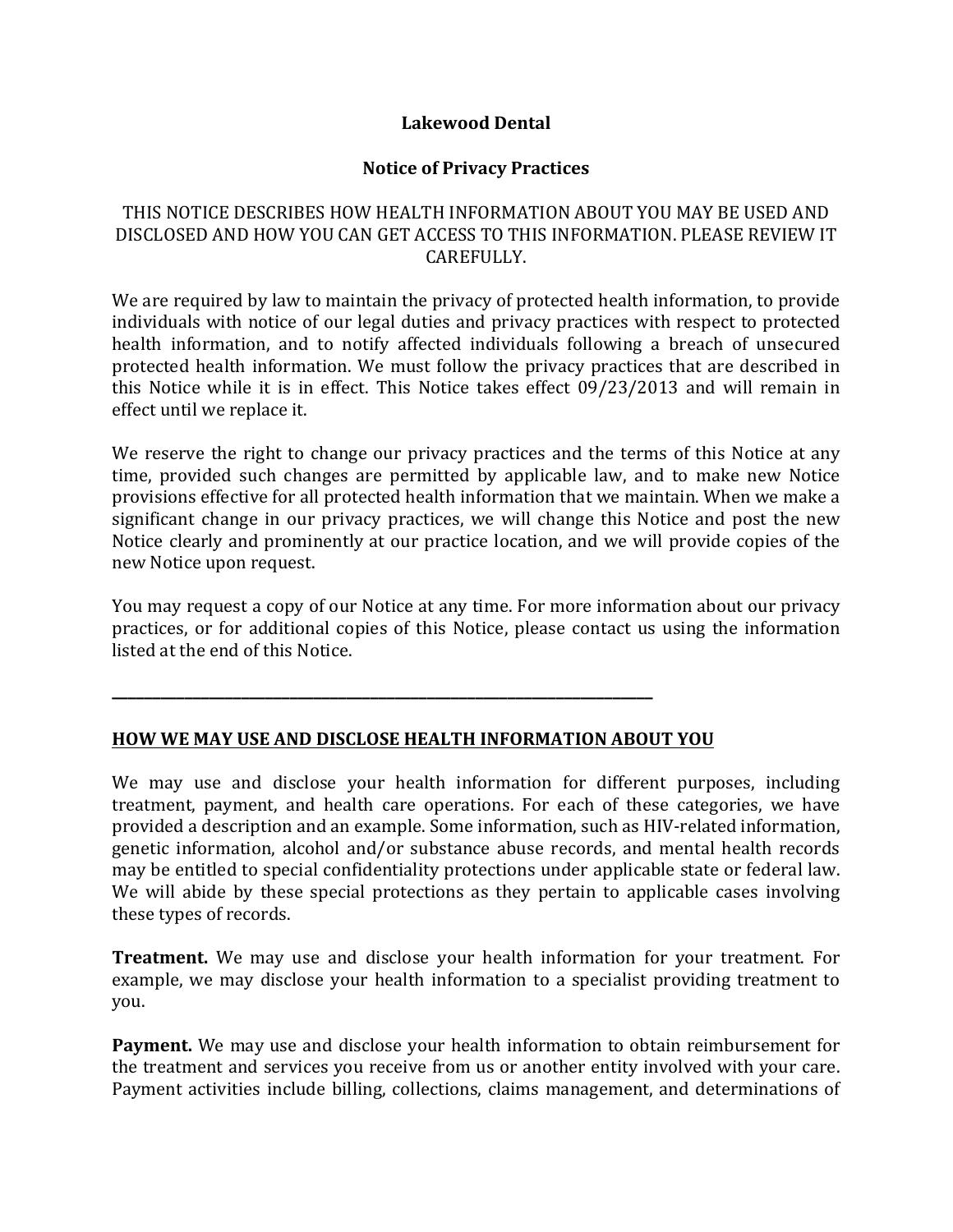eligibility and coverage to obtain payment from you, an insurance company, or another third party. For example, we may send claims to your dental health plan containing certain health information.

**Healthcare Operations.** We may use and disclose your health information in connection with our healthcare operations. For example, healthcare operations include quality assessment and improvement activities, conducting training programs, and licensing activities.

**Individuals Involved in Your Care or Payment for Your Care.** We may disclose your health information to your family or friends or any other individual identified by you when they are involved in your care or in the payment for your care. Additionally, we may disclose information about you to a patient representative. If a person has the authority by law to make health care decisions for you, we will treat that patient representative the same way we would treat you with respect to your health information.

**Disaster Relief.** We may use or disclose your health information to assist in disaster relief efforts.

**Required by Law.** We may use or disclose your health information when we are required to do so by law.

**Public Health Activities.** We may disclose your health information for public health activities, including disclosures to:

- Prevent or control disease, injury or disability;
- Report child abuse or neglect;
- Report reactions to medications or problems with products or devices;
- Notify a person of a recall, repair, or replacement of products or devices;
- Notify a person who may have been exposed to a disease or condition; or
- Notify the appropriate government authority if we believe a patient has been the victim of abuse, neglect, or domestic violence.

**National Security.** We may disclose to military authorities the health information of Armed Forces personnel under certain circumstances. We may disclose to authorized federal officials health information required for lawful intelligence, counterintelligence, and other national security activities. We may disclose to correctional institution or law enforcement official having lawful custody the protected health information of an inmate or patient.

**Secretary of HHS.** We will disclose your health information to the Secretary of the U.S. Department of Health and Human Services when required to investigate or determine compliance with HIPAA.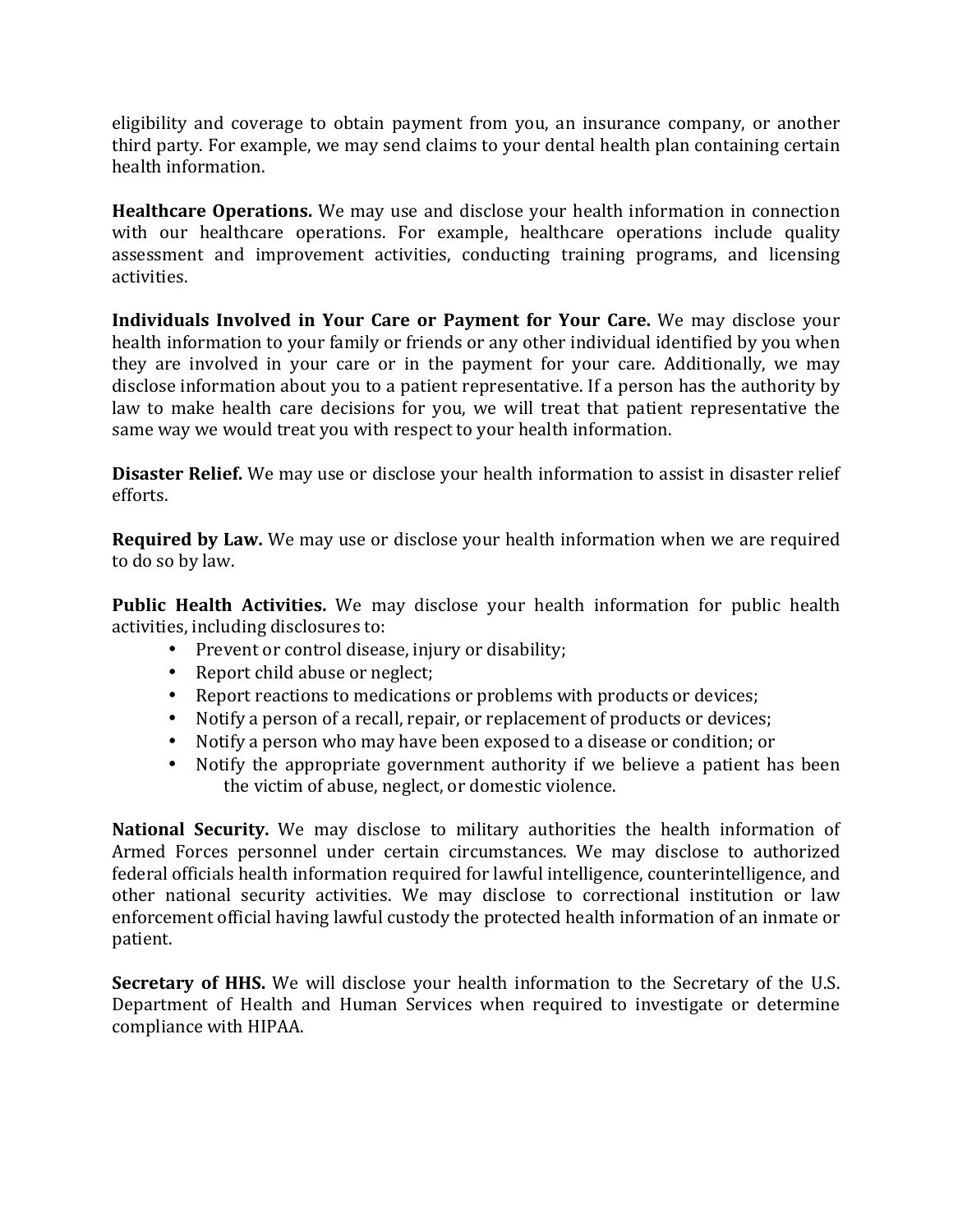**Worker's Compensation.** We may disclose your PHI to the extent authorized by and to the extent necessary to comply with laws relating to worker's compensation or other similar programs established by law.

Law Enforcement. We may disclose your PHI for law enforcement purposes as permitted by HIPAA, as required by law, or in response to a subpoena or court order.

**Health Oversight Activities.** We may disclose your PHI to an oversight agency for activities authorized by law. These oversight activities include audits, investigations, inspections, and credentialing, as necessary for licensure and for the government to monitor the health care system, government programs, and compliance with civil rights laws.

**Judicial and Administrative Proceedings.** If you are involved in a lawsuit or a dispute, we may disclose your PHI in response to a court or administrative order. We may also disclose health information about you in response to a subpoena, discovery request, or other lawful process instituted by someone else involved in the dispute, but only if efforts have been made, either by the requesting party or us, to tell you about the request or to obtain an order protecting the information requested.

**Research.** We may disclose your PHI to researchers when their research has been approved by an institutional review board or privacy board that has reviewed the research proposal and established protocols to ensure the privacy of your information.

**Coroners, Medical Examiners, and Funeral Directors.** We may release your PHI to a coroner or medical examiner. This may be necessary, for example, to identify a deceased person or determine the cause of death. We may also disclose PHI to funeral directors consistent with applicable law to enable them to carry out their duties.

**Fundraising.** We may contact you to provide you with information about our sponsored activities, including fundraising programs, as permitted by applicable law. If you do not wish to receive such information from us, you may opt out of receiving the communications.

### **Other Uses and Disclosures of PHI**

Your authorization is required, with a few exceptions, for disclosure of psychotherapy notes, use or disclosure of PHI for marketing, and for the sale of PHI. We will also obtain your written authorization before using or disclosing your PHI for purposes other than those provided for in this Notice (or as otherwise permitted or required by law). You may revoke an authorization in writing at any time. Upon receipt of the written revocation, we will stop using or disclosing your PHI, except to the extent that we have already taken action in reliance on the authorization.

# **Your Health Information Rights**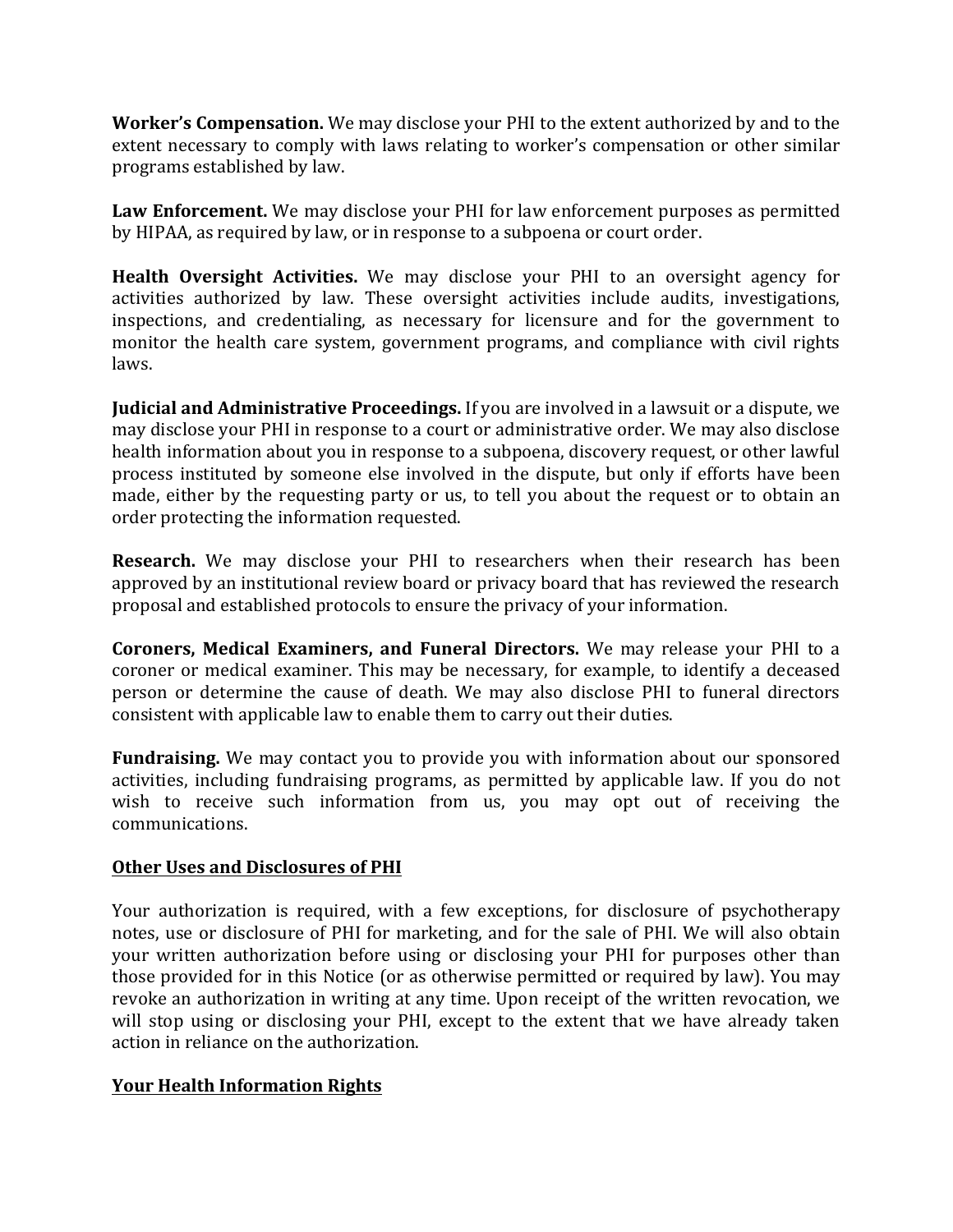**Access.** You have the right to look at or get copies of your health information, with limited exceptions. You must make the request in writing. You may obtain a form to request access by using the contact information listed at the end of this Notice. You may also request access by sending us a letter to the address at the end of this Notice. If you request information that we maintain on paper, we may provide photocopies. If you request information that we maintain electronically, you have the right to an electronic copy. We will use the form and format you request if readily producible. We will charge you a reasonable cost-based fee for the cost of supplies and labor of copying, and for postage if you want copies mailed to you. Contact us using the information listed at the end of this Notice for an explanation of our fee structure.

If you are denied a request for access, you have the right to have the denial reviewed in accordance with the requirements of applicable law.

**Disclosure Accounting.** With the exception of certain disclosures, you have the right to receive an accounting of disclosures of your health information in accordance with applicable laws and regulations. To request an accounting of disclosures of your health information, you must submit your request in writing to the Privacy Official. If you request this accounting more than once in a 12-month period, we may charge you a reasonable, cost-based fee for responding to the additional requests.

**Right to Request a Restriction.** You have the right to request additional restrictions on our use or disclosure of your PHI by submitting a written request to the Privacy Official. Your written request must include (1) what information you want to limit, (2) whether you want to limit our use, disclosure or both, and (3) to whom you want the limits to apply. We are not required to agree to your request except in the case where the disclosure is to a health plan for purposes of carrying out payment or health care operations, and the information pertains solely to a health care item or service for which you, or a person on your behalf (other than the health plan), has paid our practice in full.

**Alternative Communication.** You have the right to request that we communicate with you about your health information by alternative means or at alternative locations. You must make your request in writing. Your request must specify the alternative means or location, and provide satisfactory explanation of how payments will be handled under the alternative means or location you request. We will accommodate all reasonable requests. However, if we are unable to contact you using the ways or locations you have requested we may contact you using the information we have.

**Amendment.** You have the right to request that we amend your health information. Your request must be in writing, and it must explain why the information should be amended. We may deny your request under certain circumstances. If we agree to your request, we will amend your record(s) and notify you of such. If we deny your request for an amendment, we will provide you with a written explanation of why we denied it and explain your rights.